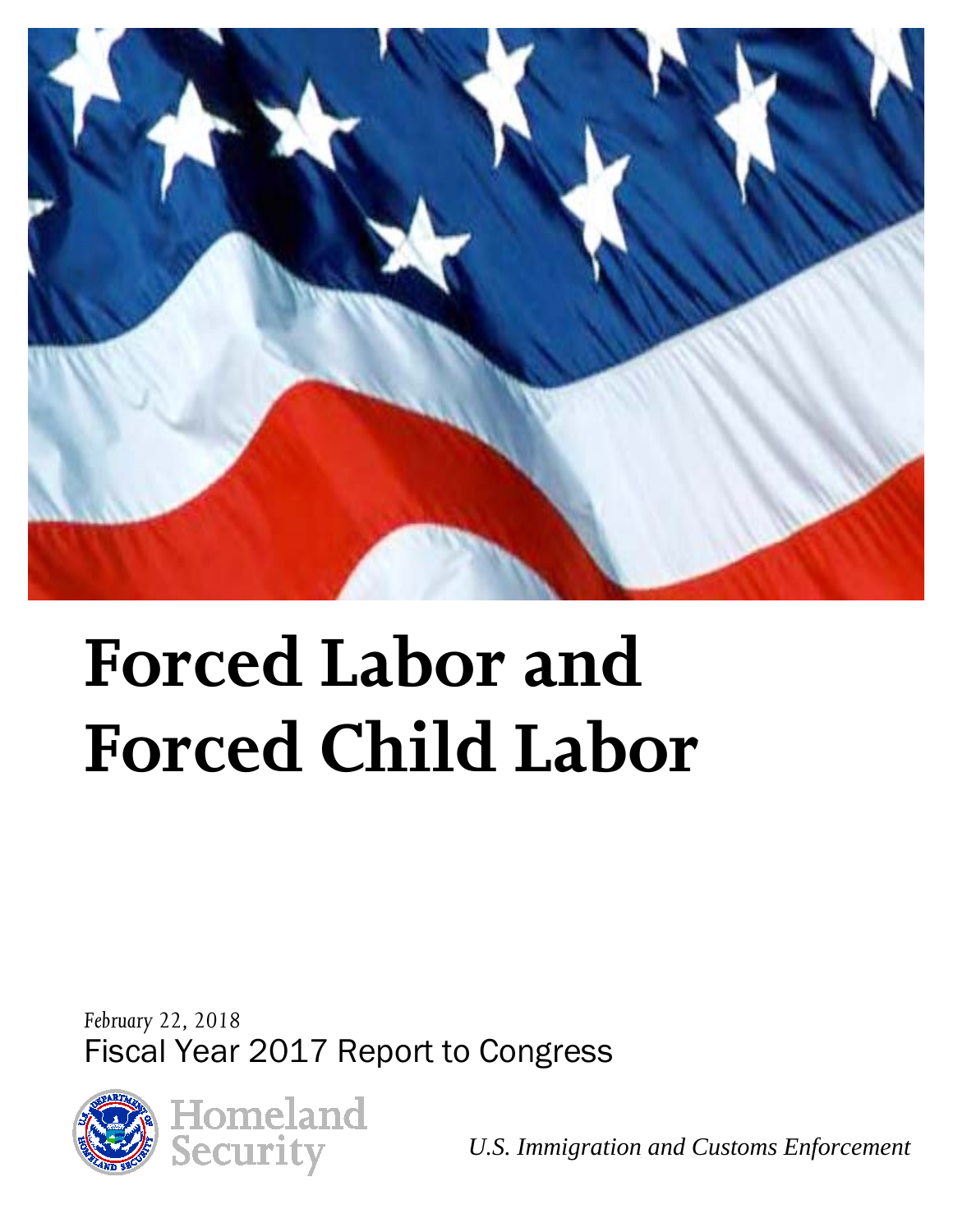## Message from the Deputy Director and Senior Official Performing the Duties of the Director

February 22, 2018

I am pleased to present the following report, "Forced Labor and Forced Child Labor," which has been prepared by U.S. Immigration and Customs Enforcement (ICE).

This report was compiled pursuant to the Joint Explanatory Statement accompanying the Fiscal Year 2017 Department of Homeland Security Appropriations Act (P.L. 115-31).

Pursuant to congressional guidelines, this report is being provided to the following Members of Congress:



The Honorable John R. Carter Chairman, House Appropriations Subcommittee on Homeland Security

The Honorable Lucille Roybal-Allard Ranking Member, House Appropriations Subcommittee on Homeland Security

The Honorable John Boozman Chairman, Senate Appropriations Subcommittee on Homeland Security

The Honorable Jon Tester Ranking Member, Senate Appropriations Subcommittee on Homeland Security

Inquiries related to this report may be directed to me at (202) 732-3000 or to the Department's Acting Chief Financial Officer, Stacy Marcott, at (202) 447-5751.

Sincerely, omas D. Homan

Deputy Director and Senior Official Performing the Duties of the Director U.S. Immigration and Customs Enforcement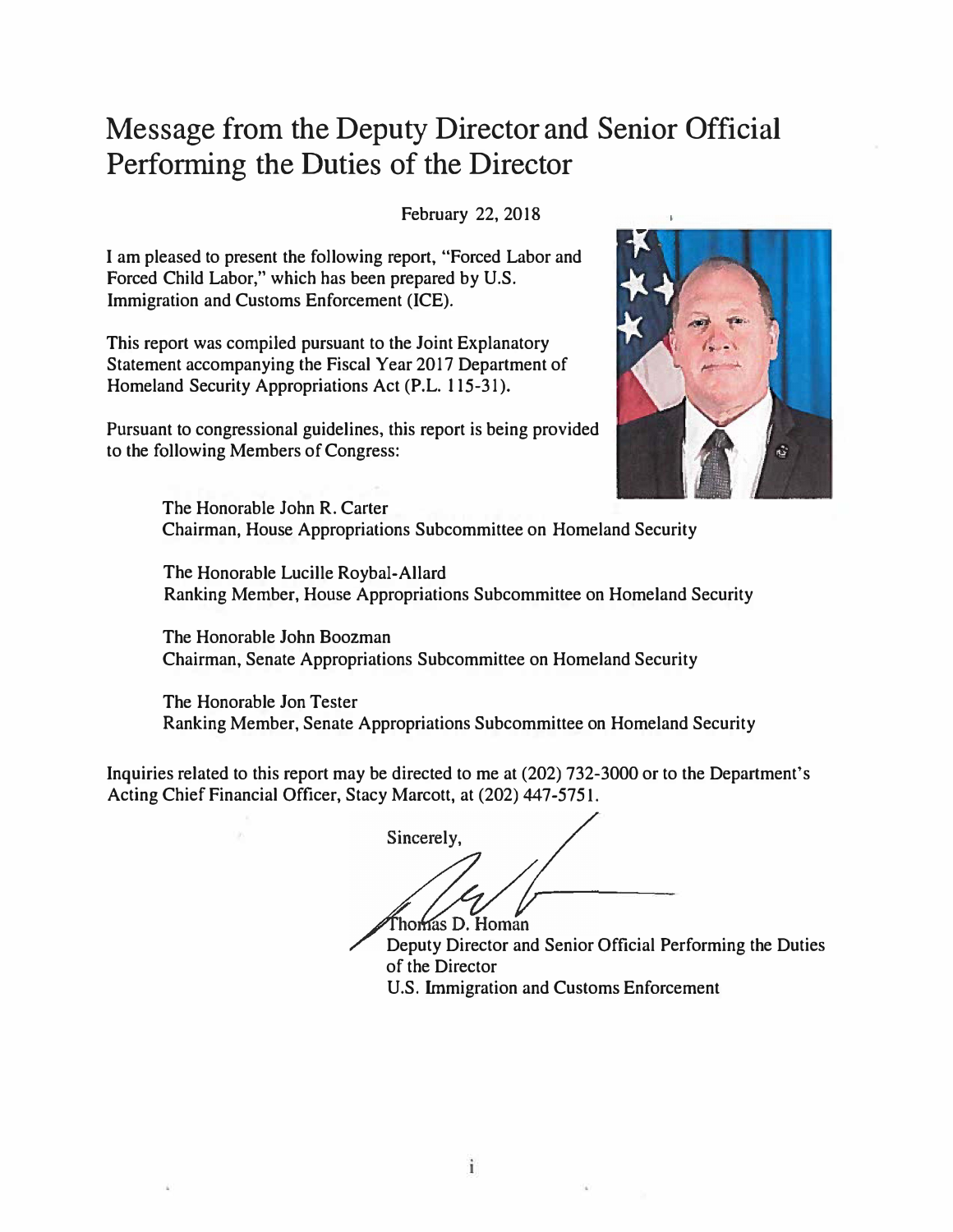

# Forced Labor and Forced Child Labor

# **Table of Contents**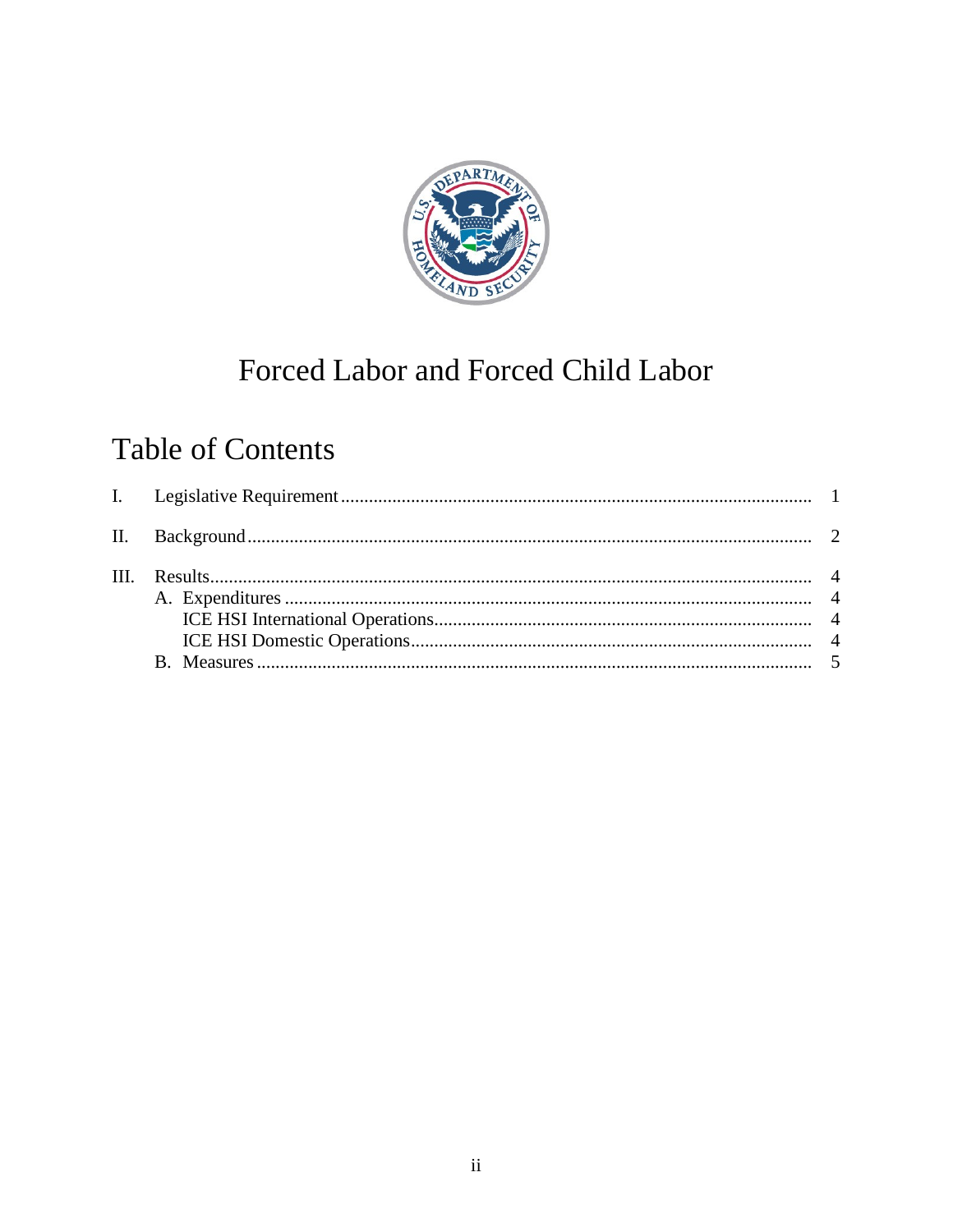## <span id="page-3-0"></span>I. Legislative Requirement

This report was compiled in response to legislative language in the Joint Explanatory Statement that accompanies the Fiscal Year (FY) 2017 Department of Homeland Security (DHS) Appropriations Act (P.L. 115-31).

The Joint Explanatory Statement accompanying P.L. 115-31 states:

… and not less than \$15,770,000 is for investigations of forced labor violations, to include forced child labor. ICE is directed to submit an annual report on expenditures and performance metrics associated with forced labor law enforcement activities.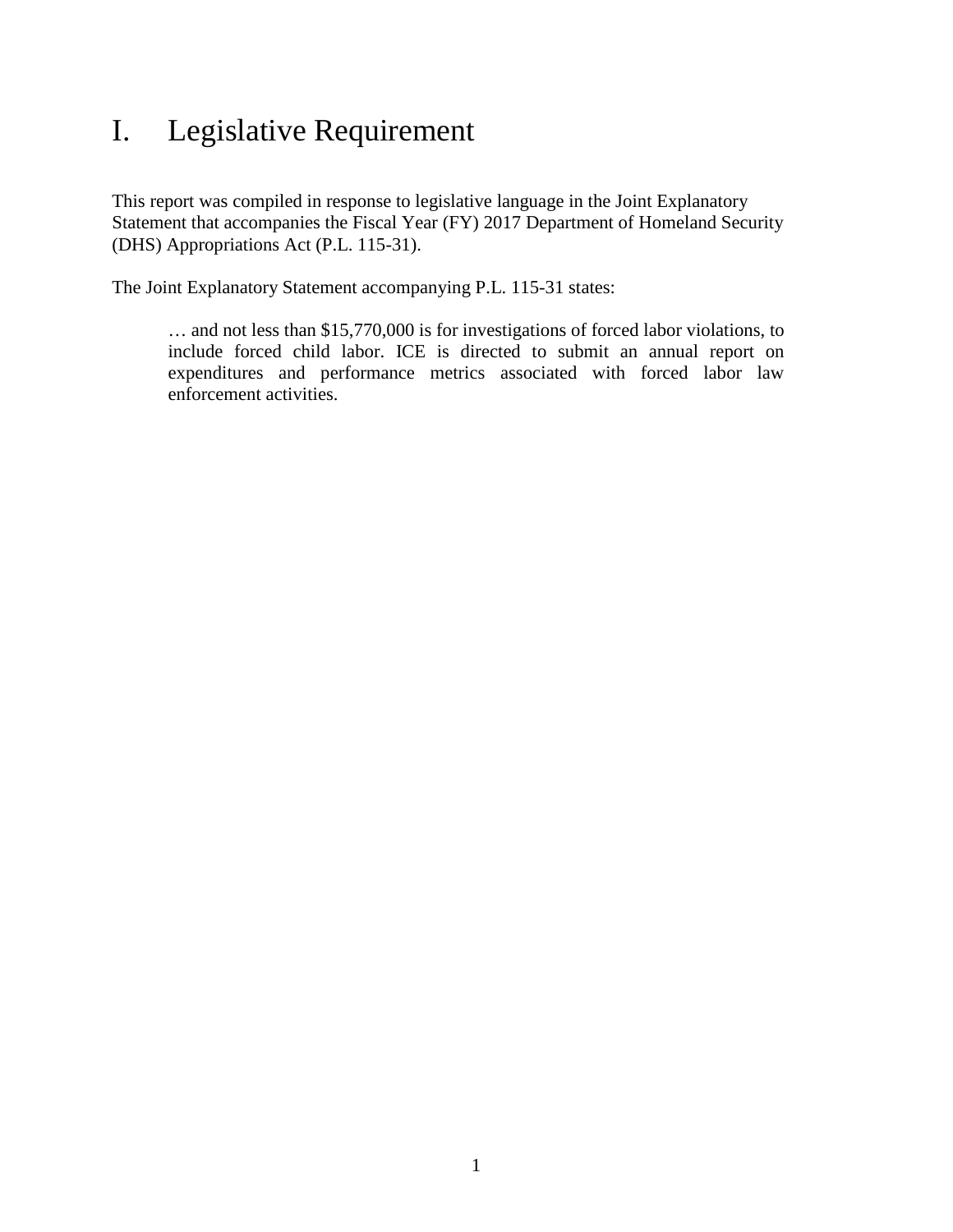#### <span id="page-4-0"></span>II. Background

U.S. Immigration and Customs Enforcement (ICE), Homeland Security Investigations (HSI) is a critical U.S. law enforcement asset, responsible for disrupting and dismantling transnational criminal organizations engaged in crossborder criminal activities that seek to exploit America's legitimate trade, travel, financial, and immigration systems for illicit purposes. As the largest and principal criminal investigative component in DHS and the second largest in the U.S.

Government, HSI has the authority to investigate and enforce violations of hundreds of criminal laws and regulations that threaten our borders, national security, and public safety.

The ICE HSI Forced Labor Program coordinates investigations into the manufacturing or production of goods overseas with the use of forced labor, to include forced child labor, as well as allegations in the United States of forced labor, including forced child labor. These crimes include overseas manufacturing or production of goods that are imported into the United States, labor in the United States that results from coercion, debt bondage/indentured labor, and other nonvoluntary means of forcing an individual to provide work or a service.



Products manufactured or produced with forced or indentured labor may not differ in appearance from products made by legitimate labor. Forced labor investigations often require coordination with other U.S. Government agencies and departments; with state, local, tribal, and territorial law enforcement agencies; or with nongovernmental organizations and victim assistance personnel. ICE cooperates with the U.S. Departments of Labor, Justice, and State, as well as with U.S. Customs and Border Protection, to share information and participate in efforts to combat forced labor. In addition, the ICE Forced Labor Program meets frequently with nongovernmental organizations, civil society organizations, corporate officers, trade associations, and foreign governments with an interest in this area to strategize about ways to work together to end forced labor worldwide.

Forced labor activity may be identified as a result of worksite investigations, and involves children and/or adults being forced to provide labor, or occurs simply because of cultural norms that are practiced in countries around the world (such as individuals being leased or sold into indentured servitude or made to work as a result of the debt bondage of their families).

ICE HSI dedicates both domestic and international law enforcement resources to investigating crimes related to forced labor. Overseas, HSI resources are also available to assist host country law enforcement with their forced labor investigations.

The ICE Forced Labor Program is committed to identifying importers and foreign manufacturers that are seeking to import merchandise illegally into the United States in violation of 19 U.S.C. § 1307, which prohibits the importation of goods produced by convict, forced, or indentured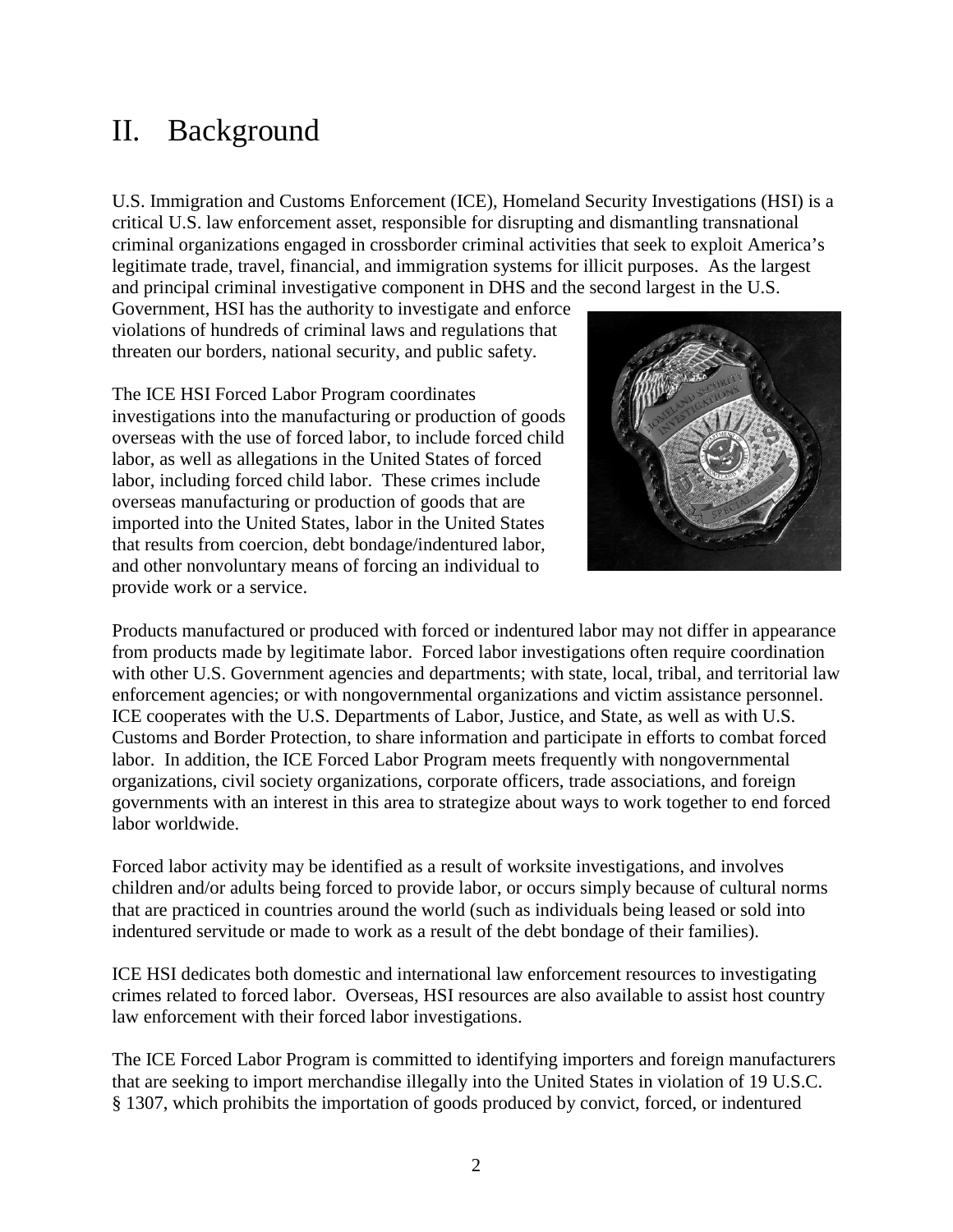labor under penal sanction, including forced or indentured child labor. U.S. importers, foreign manufacturers, and criminal organizations that are responsible for facilitating forced labor may be subject to criminal prosecution, and to the seizure and forfeiture of their merchandise through civil enforcement processes, if found to be involved in using forced labor. Forced child labor is a particularly heinous issue because international standards severely restrict the work that a child (defined, in most cases, as an individual under the age of 15) may perform.

HSI investigations often overlap multiple operational and strategic program areas. Therefore, HSI also may investigate forced labor under §18 U.S.C. 1589, including instances in factories, and in hospitality, agriculture, and domestic work here in the United States.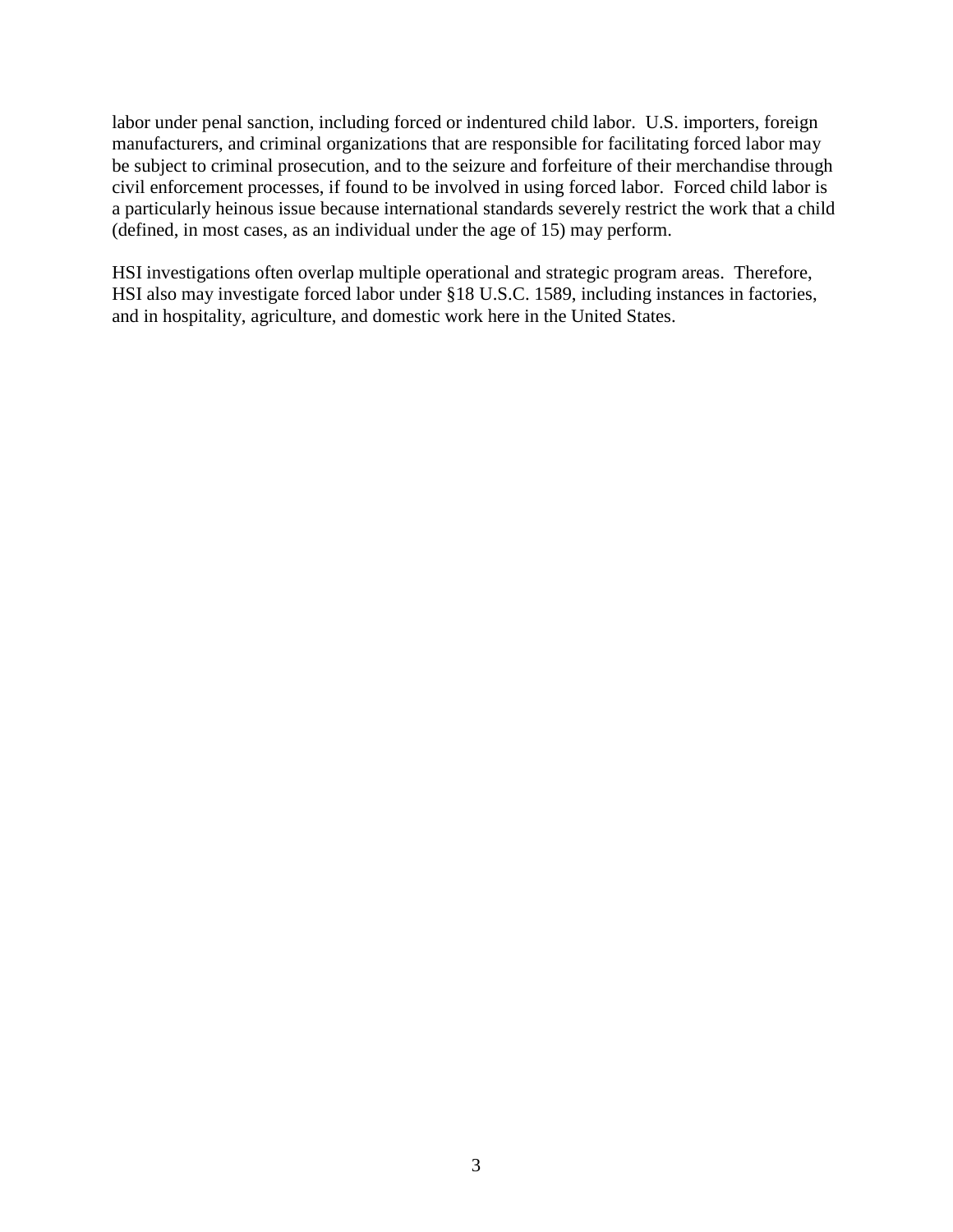#### <span id="page-6-0"></span>III.  $Results<sup>1</sup>$  $Results<sup>1</sup>$  $Results<sup>1</sup>$

#### <span id="page-6-1"></span>A. Expenditures

The Joint Explanatory Statement accompanying P.L. 115-31 directed ICE HSI to allocate not less than \$15.77 million for domestic investigations of forced labor, to include forced child labor. The DHS Appropriations Act provides that \$6 million (no-year funding) shall be available for investigation of forced child labor by either HSI International Operations or HSI Domestic Investigations. The amounts expended are reported separately for International Operations and Domestic Investigations because of differing account tracking methods. This is due to the nature of the investigative work that each program undertakes. As explained further below, expenditures for International Operations are reported using actual expenses for payroll, operating expenses, and general agency overhead, while expenditures for Domestic Operations are reported using an activity-based accounting method. Because investigative work in HSI's investigative areas often overlaps, a clear distinction in reporting cannot always be drawn between investigative categories, or between domestic and international investigations. For example, cases that are categorized as forced labor investigations in this report also may include forced child labor, or other illicit criminal activities.

#### <span id="page-6-2"></span>**ICE HSI International Operations**

ICE HSI International Operations has identified attaché offices (most recently, Bangkok, Brasília, Buenos Aires, Dakar, Manila, New Delhi, Panama City, Pretoria, Seoul, and Phnom Penh) with responsibility for geographic regions with a high concentration of forced child labor risks. In these locations, the international forced child labor investigations budget includes expenses such as payroll, operating expenses, and general agency overheads. For FY 2017, ICE spent \$12,682,597 on international forced child labor-related investigations.

#### <span id="page-6-3"></span>**ICE HSI Domestic Operations**

 $\overline{a}$ 

ICE uses a different methodology for tracking its Domestic Operations forced labor budget. ICE Domestic Operations has more than 6,000 special agents who can work forced labor cases, including forced child labor cases, on the basis of the local criminal threat and active cases in the region. As a result, the investigative area on which special agents' specific casework focuses (e.g., forced labor, financial investigations) can vary day to day. Thus, ICE uses an activitybased accounting methodology to track resources to investigative areas, including forced labor, rather than assigning specific positions or employees and their supporting resources (e.g., vehicles, equipment purchased) in the financial management system. As such, analysis of budget expenditures is derived on the basis of the percentage of domestic investigative hours for forced labor against the ICE domestic budget. For FY 2017, ICE domestic agents logged 121,540 case hours in support of forced labor investigations, of which 92,393 case hours were in support of

<span id="page-6-4"></span><sup>&</sup>lt;sup>1</sup> Investigations and cases take years to develop, and arrests and convictions take even longer. In FY 2018, HSI will be placing a priority on forced labor and forced child labor investigations, strengthening its forced labor program, expanding the program to 21 attaché offices, and refining its forced labor reporting.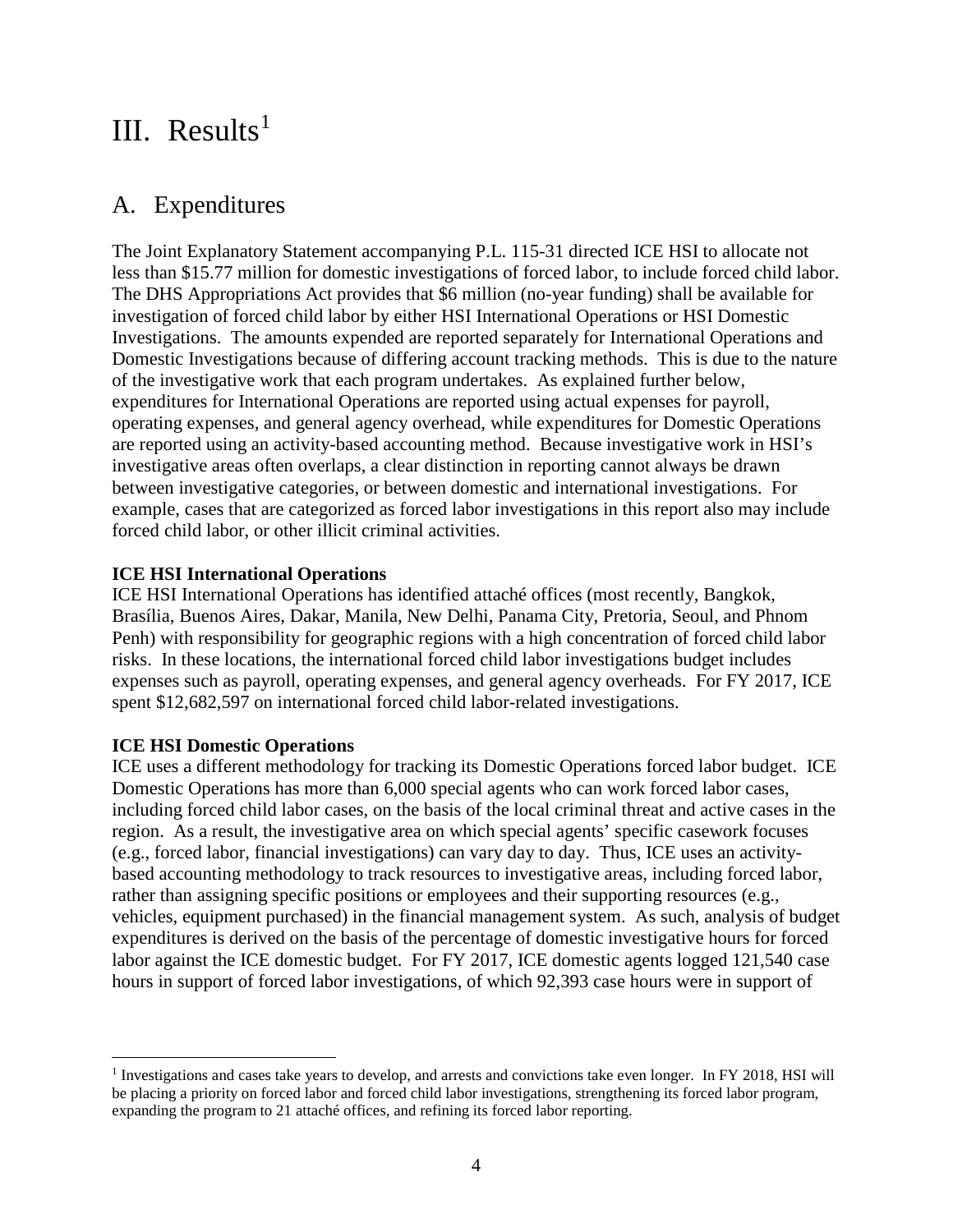forced child labor investigations, which computes to more than \$21.92 million of financial support in total, of which \$16.66 million was for forced child labor investigations.<sup>[2](#page-7-1)</sup>

In addition, \$300,000 of Domestic Operations' forced labor funds and \$50,000 of International Operations' forced labor funds were spent on direct support of investigations that involve allegations of forced labor, either in the United States or abroad. These funds are allocated on a case-by-case basis for investigative expenses such as travel to interview victims or witnesses, for case coordination meetings with domestic or foreign law enforcement officials, and to obtain translation or interpreter services for victims and witnesses.

#### <span id="page-7-0"></span>B. Measures

The Joint Explanatory Statement accompanying P.L. 115-31 directs ICE HSI to submit an annual report on expenditures and performance metrics associated with forced labor law enforcement activities. Therefore, ICE HSI is reporting on forced labor violations to include forced child labor, and then separately on forced child labor. The measures<sup>[3](#page-7-2)</sup> include cases initiated, enforcement statistics (arrests, indictments, and convictions), $4$  and seizures.<sup>[5](#page-7-4)</sup>

| <b>CASES INITIATED</b>    |                 |                      |  |  |  |
|---------------------------|-----------------|----------------------|--|--|--|
| <b>Fiscal Year 2017</b>   |                 |                      |  |  |  |
|                           | <b>Domestic</b> | <b>International</b> |  |  |  |
| Forced Labor              |                 | 54                   |  |  |  |
| <b>Forced Child Labor</b> |                 | 53                   |  |  |  |

<span id="page-7-1"></span> $\overline{a}$  $2$  The ICE enforcement data/statistics are based on an estimated "snapshot" of the data in the respective ICE Law Enforcement System (LES) at the time that the report was compiled by the Executive Information Reporting Unit. ICE enforcement data within the ICE LES may be modified at any given time by authorized personnel owning the data, which may result in an increase or decrease of ICE data/statistics previously reported.

<span id="page-7-2"></span><sup>&</sup>lt;sup>3</sup> The ICE enforcement data/statistics are based on an estimated "snapshot" of the data in the respective ICE LES at the time that the report was compiled by the Executive Information Reporting Unit. ICE enforcement data within the ICE LES may be modified at any given time by authorized personnel owning the data, which may result in an increase or decrease of ICE data/statistics previously reported.

<span id="page-7-3"></span><sup>4</sup> Readers are reminded that cases take years to develop and investigate. Arrests and convictions may take even longer.

<span id="page-7-4"></span><sup>&</sup>lt;sup>5</sup> Seizures include drugs, general merchandise, guns, computers, counterfeit goods, vehicles, real estate, and prohibited items such as drug paraphernalia.